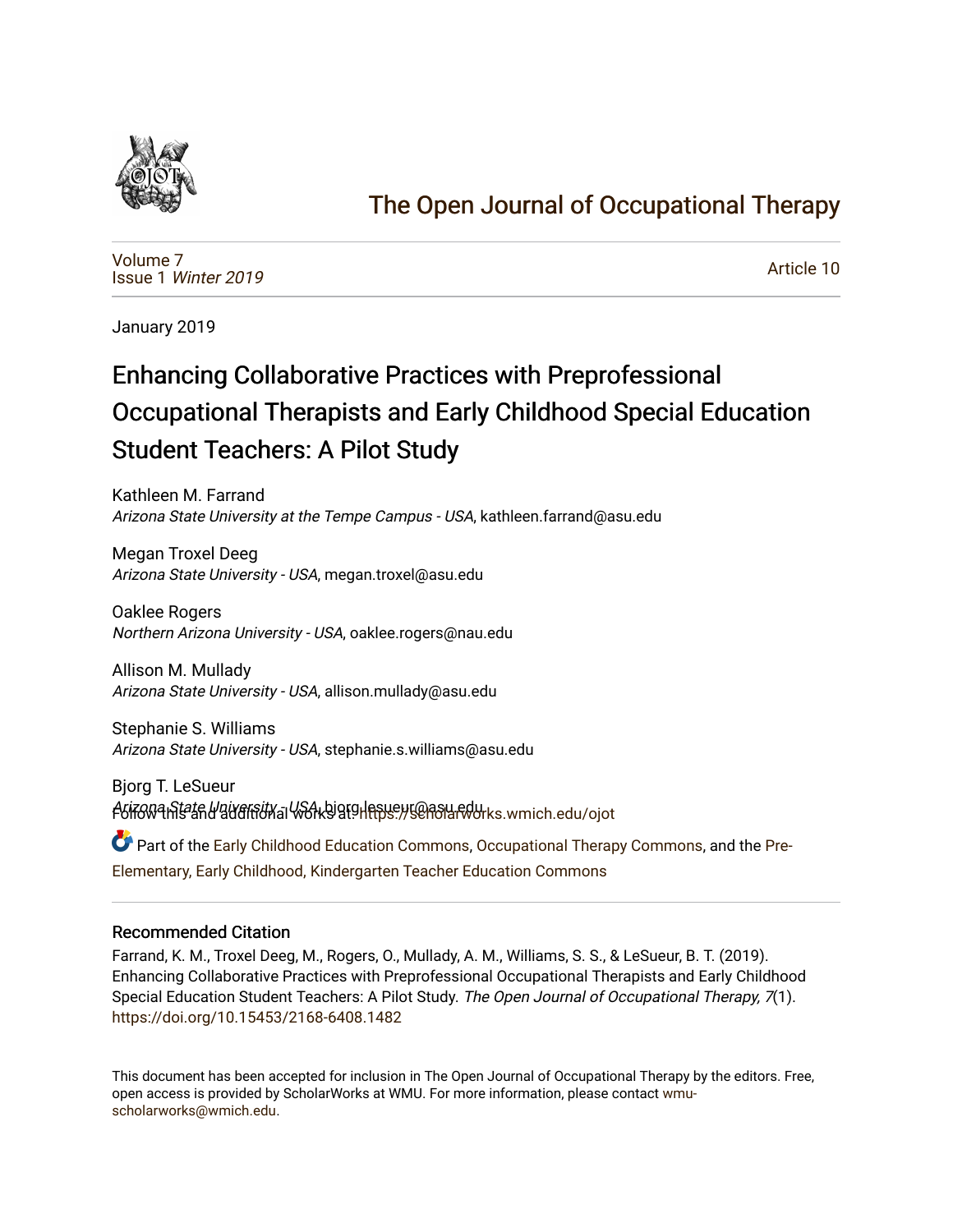## Enhancing Collaborative Practices with Preprofessional Occupational Therapists and Early Childhood Special Education Student Teachers: A Pilot Study

## Abstract

This article presents the Collaborative Design Model as a tool for developing collaboration and selfefficacy for preprofessional educators and service providers. As student populations continue to become more diverse, preprofessionals entering the classroom must be prepared to collaborate with colleagues effectively and efficiently to address the variety of needs presented in the classroom. Little research exists on the collaboration among preprofessional teachers and preprofessional occupational therapists. The proposed model provides a method for supporting preprofessionals in collaborating to meet the needs of students at risk for or with disabilities. Initial pilot findings suggest the Collaborative Design Model could potentially increase self-efficacy and collaboration skills for preprofessionals working in the classroom.

## **Comments**

The authors report they have no conflicts of interest to disclose.

#### Keywords

collaboration, early childhood educators, occupational therapists, preservice teachers, teacher preparation, special education

#### Credentials Display

Kathleen M. Farrand, Ph.D.; Megan Troxel Deeg, M.S.; Oaklee Rogers, OT.D., OT.R/L.; Allison M. Mullady, Ph.D.; Stephanie S. Williams, M.S.; Bjorg T. LeSueur, M.S.

Copyright transfer agreements are not obtained by The Open Journal of Occupational Therapy (OJOT). Reprint permission for this Topics in Education should be obtained from the corresponding author(s). Click [here](https://scholarworks.wmich.edu/ojot/policies.html#rights) to view our open access statement regarding user rights and distribution of this Topics in Education. DOI: 10.15453/2168-6408.1482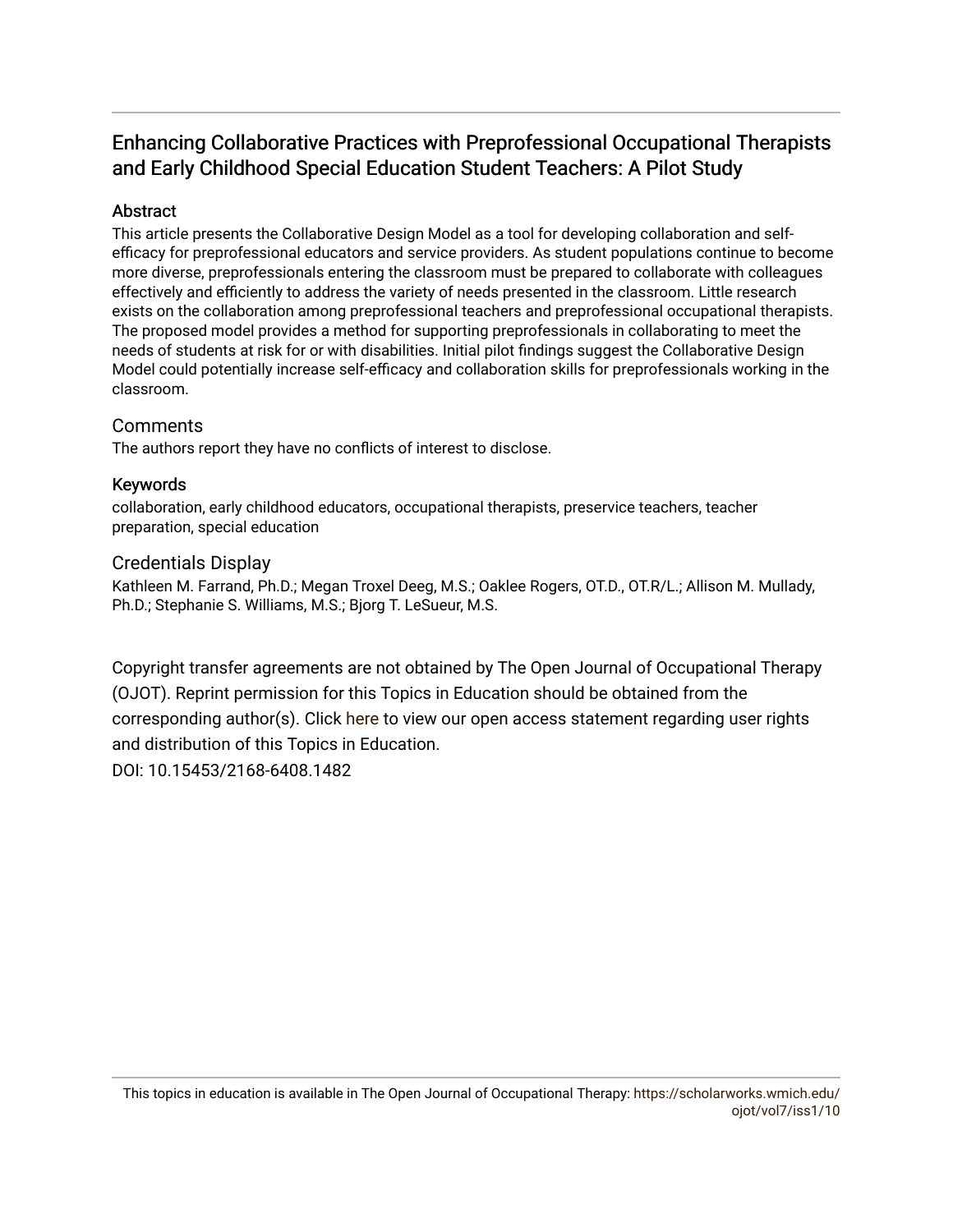When the program director (Author 4) at Southwestern University Preschool (SUP) first met Chris, a 4-year-old prospective preschool student, she was not sure if she and her staff would be able to provide the support he would need to be successful in school. Chris had been diagnosed with autism spectrum disorder and dyspraxia, and even though his parents were enthusiastic about enrolling him in preschool, Chris faced many challenges that would make a traditional learning environment difficult. With a relatively small staff, the program director wondered how SUP could effectively support Chris's academic, social, emotional, and behavioral growth so that he could thrive in preschool and beyond. She pondered: How could SUP increase the efficiency and effectiveness of service delivery to meet the needs of a more diverse student population?

The program director at SUP revered the expert opinions of her teachers, but she often found these highly qualified and knowledgeable teachers were being stretched beyond their limits. Differentiating instruction to meet the diverse needs of all students, including students with varied disabilities, required time and training beyond the scope of what should be expected of a single teacher. To ensure that SUP continued to meet the needs of all students of all abilities, the program director needed to think differently about how the program delivered instructional and therapeutic services (i.e., occupational therapy, speech therapy, and school psychology). Chris's diverse set of needs mandated support services from a speech therapist, occupational therapist, and school psychologist in addition to a classroom teacher and a special education teacher. Thus, the program director decided to create a more collaborative system at the preprofessional level to address all students' needs and to improve student academic, social, emotional, and behavioral outcomes while also maintaining reasonable expectations for the teachers. She realized that collaboration was an essential component of student success and wanted to support both preprofessionals entering the field as educators and other service providers.

To address these complex issues, she drew support from her colleagues at Southwestern University and the Occupational Therapy Program at the University of the Southwest. Both universities place their students at SUP for clinical experiences. Because of the limited research of an already established model, professors and experts from both universities worked with the program director at SUP to develop a strategy, and together they devised the Collaborative Design Model. The authors created the Collaborative Design Model as a 12-week interprofessional education practice model to support the on-site clinical experiences of preprofessional early childhood special education (ECSPED) teachers and preprofessional occupational therapists. The term preprofessionals will be used throughout this article to refer to the occupational therapy and ECSPED participants. The term preprofessional is used because both groups of participants are still working toward their certifications to be either a practicing occupational therapist or a practicing ECSPED teacher. The preprofessional occupational therapy students were enrolled at the entry-level doctoral program at the University of the Southwest and the preprofessional ECSPED students were enrolled in the early childhood special education program at Southwestern University. The model allows the preprofessional students to learn with, from, and about each other to provide high-quality services to students in a classroom environment (World Health Organization [WHO], 2010). In fall 2016, the preprofessional students worked alongside clinical instructors, professional educators, and service personnel to deliver instructional and therapeutic supports to preschool students through collaboration and co-teaching using the Collaborative Design Model.

This article presents the Collaborative Design Model as a tool for developing collaboration and self-efficacy for preprofessional educators and therapy service providers. As early childhood student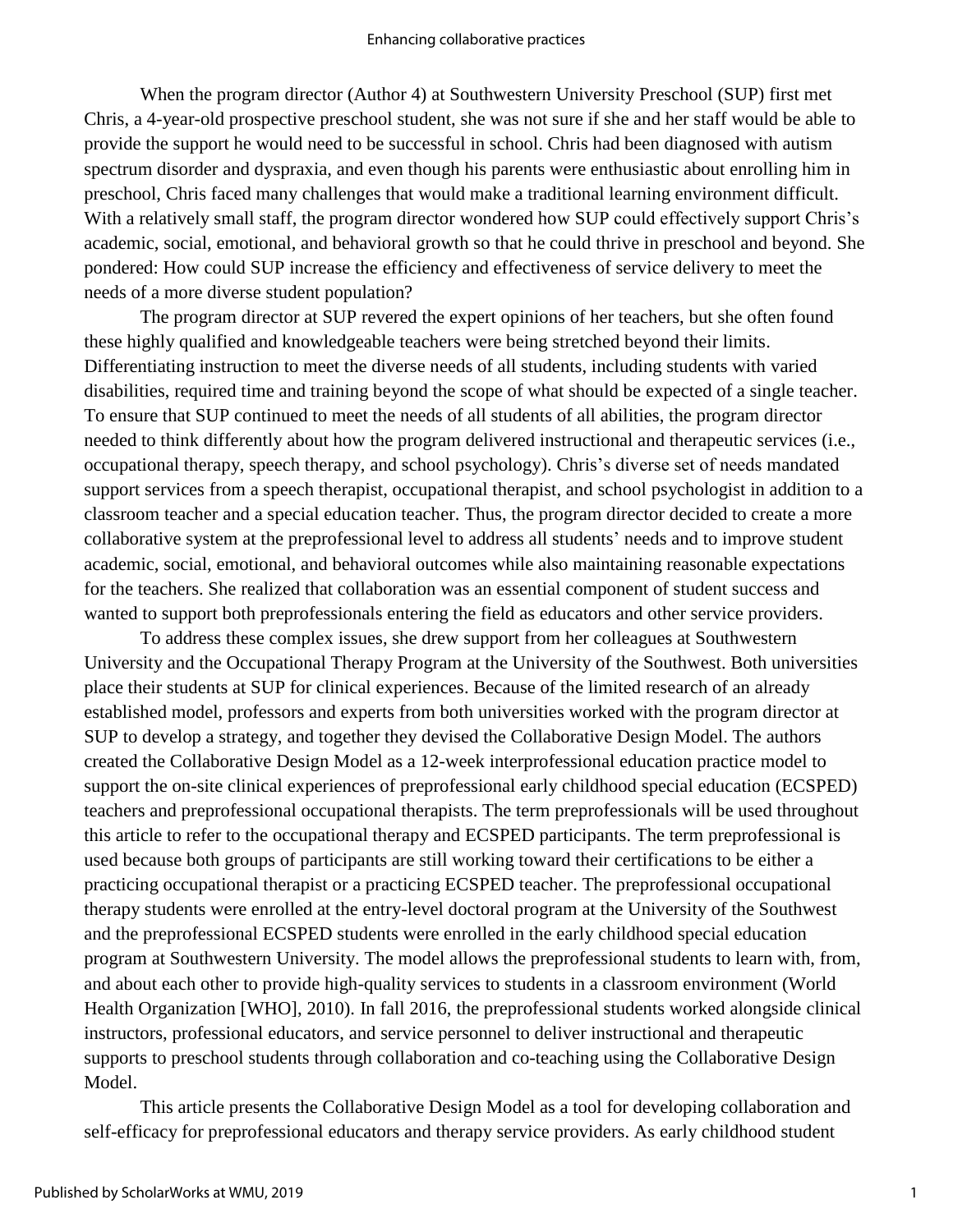populations continue to become more diverse, preprofessionals entering the classroom must be prepared to collaborate effectively and efficiently with colleagues to address the variety of needs presented in the classroom.

#### **Fostering Effective Collaboration Practices**

In the 21st century, preprofessional occupational therapists and preprofessional ECSPED teachers must be prepared to work collaboratively with various professionals in diverse environments with a range of people (Suarez-Orozco & Sattin, 2007). Interprofessional education experiences during clinical practice have proven to be an effective way to train future professionals for interprofessional collaborative practice (Interprofessional Education Collaborative, 2016). In fact, today's diverse K-12 student body necessitates that educators foster a culture of collaboration in schools to meet individual student needs (Villa, Thousand, & Nevin, 2004). Moreover, research indicates that fostering collaboration among teachers and related service-personnel cultivates effective intervention development in educational settings (Villa, Thousand, Nevin, & Malgeri, 1996). This cross-discipline collaboration often bolsters the success of students with disabilities on a variety of student outcome measures (American Occupational Therapy Association [AOTA], 2009). Previous research affirms that positive collaborative experiences during student teaching in educational settings, such as early childhood classrooms, frequently result in improved outcomes for students with disabilities (Heck, Bacharach, & Dahlberg, 2008; Ofstedal & Dahlberg, 2009).

Yet, many academic institutions for education-focused degrees do not incorporate collaboration skill development in their programs, and this is a newer requirement for occupational therapy education based on current accreditation standards (Accreditation Council for Occupational Therapy Education [ACOTE], 2011; Brownell & Walther-Thomas, 2002; Jackson, 2004; Ofstedal & Dahlberg, 2009). The authors, however, argue that academic institutions must develop programs to support preprofessional ECSPED teachers and occupational therapists in developing these essential collaborative practices based on the rise of occupational therapists working in school-based settings (AOTA, 2015). Friend (2000) agrees that collaboration skills should be explicitly taught and notes that many in the education field falsely assume that these skills develop naturally without explicit instruction. This false perception, mentioned by Friend, likely accounts for the exclusion of specific training on collaborative practices in preprofessional programming. Teacher candidates require an explicit understanding of collaboration skills upon entering the classroom (Ofstedal & Dahlberg, 2009). Thus, structured opportunities for preprofessional occupational therapists and preprofessional ECSPED teachers to learn collaboration skills through coursework and practicum experiences should be created.

#### **Fostering Self-Efficacy**

Teacher self-efficacy is a teacher's sense of his or her ability to meet the needs of students in the classroom (Velthuis, Fisser, & Pieters, 2014). Teacher self-efficacy draws on the framework put forth by Bandura (1977), which outlines self-efficacy as an individual's belief that he or she can achieve an outcome. Researchers in teacher self-efficacy suggest performance accomplishments (feelings of having reached mastery), vicarious experience (developing skills through watching others), verbal persuasion (receiving and implementing verbal suggestions), and emotional arousal (insisting emotions, such as fear, lead to performance changes) inform the development of a teacher's sense of professional efficacy (Pfitzner-Eden, 2016; Velthuis et al., 2014). Practicum experiences, such as teacher preparation programs and occupational therapy preparation programs, provide preprofessionals with opportunities to hone their skills that will hopefully lead to performance accomplishments over time. In fact, Pfitzner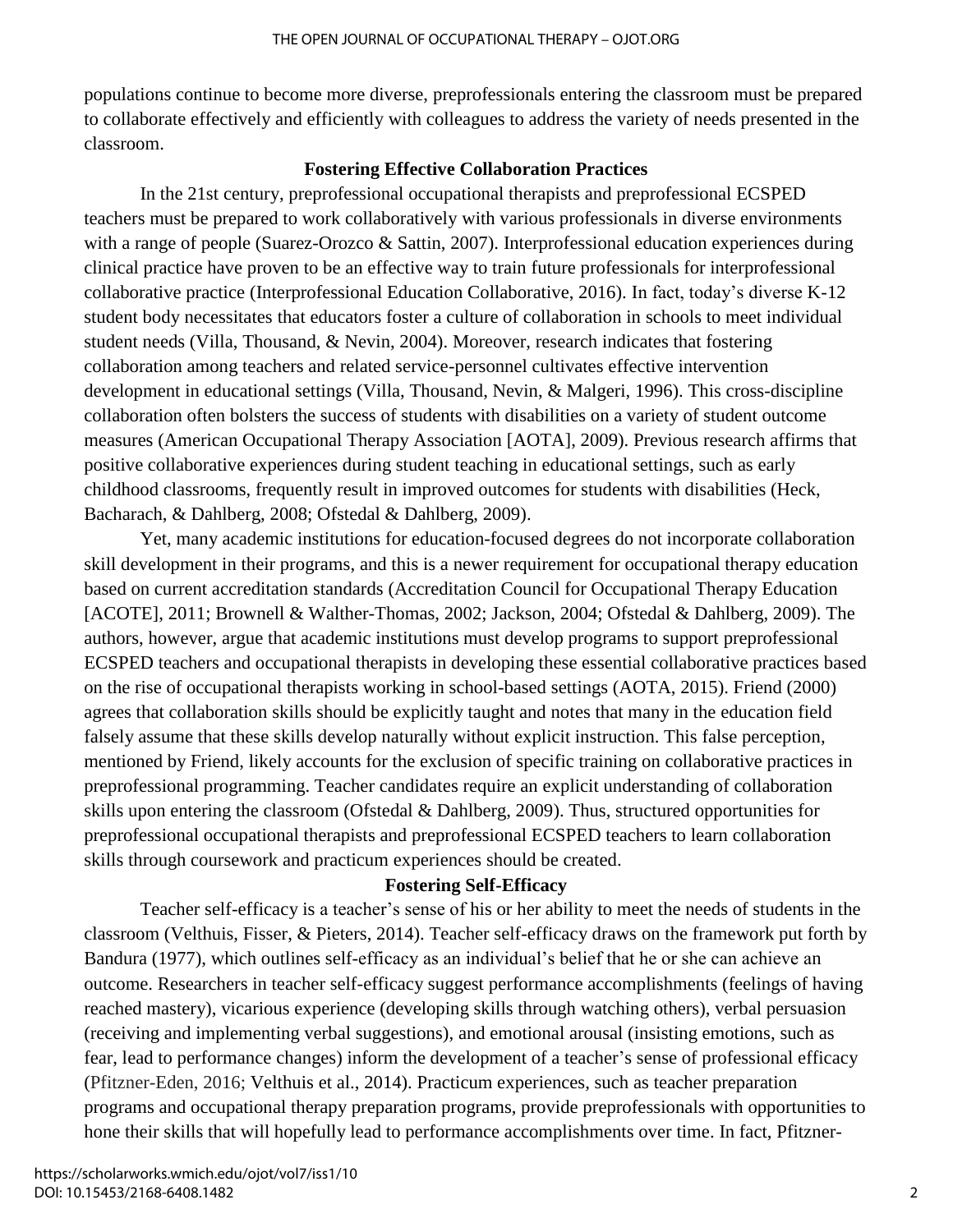Eden's (2016) study revealed that preprofessionals' personal performance satisfaction correlated with their sense of teacher self-efficacy. In addition, Pfitzner-Eden found that the various learning that takes place during the preprofessional practicum experience correlates to increases in teacher self-efficacy. Examples of these vicarious learning experiences include teaching observations and expert modeling. However, practicum experiences do not always lead to positive changes in teacher self-efficacy. The stressfulness of student teaching, for example, can cause decreases in a preprofessional's sense of teacher self-efficacy (Pfitzner-Eden, 2016). Still, professional mentors can mitigate these stressors for preprofessionals through verbal persuasion.

Researchers propose that preprofessionals' sense of self-efficacy can be more easily shaped during preprofessional programming, such as student teaching (Henson, 2002; Woolfolk & Hoy, 1990). However, Tschannen-Moran and McMaster (2009) note that the self-efficacy of preprofessionals develops in nonlinear progression. As such, self-efficacy beliefs morph with new experiences and therefore change over time. Experiences with vicarious learning and verbal persuasion shape selfefficacy beliefs, and thus, the authors believe creating positive practicum experiences will increase preprofessionals' sense of self-efficacy. Previous studies suggest avenues to support this positive selfefficacy development. One study found that various experiences advanced the self-efficacy of preprofessionals more than professionals, and verbal persuasion from the mentor posed the greatest impact on preprofessionals' sense of self-efficacy (Pfitzner-Eden, 2016). Whereas, another study found vicariously learning from a professional mentor correlated with an increase in the self-efficacy of preprofessionals (Johnson, 2010). A preprofessional's self-efficacy beliefs impact his or her ability to be resilient in the face of challenging situations in the classroom (Tschannen-Moran & Hoy, 2001). Hence, we must create opportunities for preprofessionals to develop a strong sense of self-efficacy and uphold collaborative practicum experiences as a key factor in this development process.

#### **Collaborative Design Model Overview**

A growing body of literature presents compelling evidence for the benefits of collaboration among educators and other service providers, specifically occupational therapists. This literature documents the necessary components to support positive collaboration among educators and occupational therapists, such as scheduled time to meet and plan, time to learn about each other's discipline, and time to collaborate to design interventions connected to students' academic goals (Barnes & Turner, 2001; Bose & Hinojosa, 2008; Kemmis & Dunn, 1996; Nochajski, 2002; Trepanier-Street, 2010). Positive collaborative experiences have the potential to lead to improved self-efficacy for preprofessionals as they enter the field (Guo, Justice, Sawyer, & Tompkins, 2011). The Collaborative Design Model proposed in this article capitalizes on this previous research and supports the development of these necessary components for improving preprofessionals' collaborative practices and sense of selfefficacy. See the Appendix for an outline of the program requirements for the Collaborative Design Model.

The Collaborative Design Model consists of a 12-week interprofessional education practice model that pairs preprofessional occupational therapists and preprofessional ECSPED teachers with a practicing early childhood mentor/teacher and a licensed occupational therapist who serves as a fieldwork educator. A speech pathologist, psychologist, and other ECSPED professionals provide additional support. The model combines foundational skills and training on collaborative practices and professional responsibilities. The small group nature of the program ensures that the preprofessionals receive concentrated instruction to support their individual professional growth. Regular meetings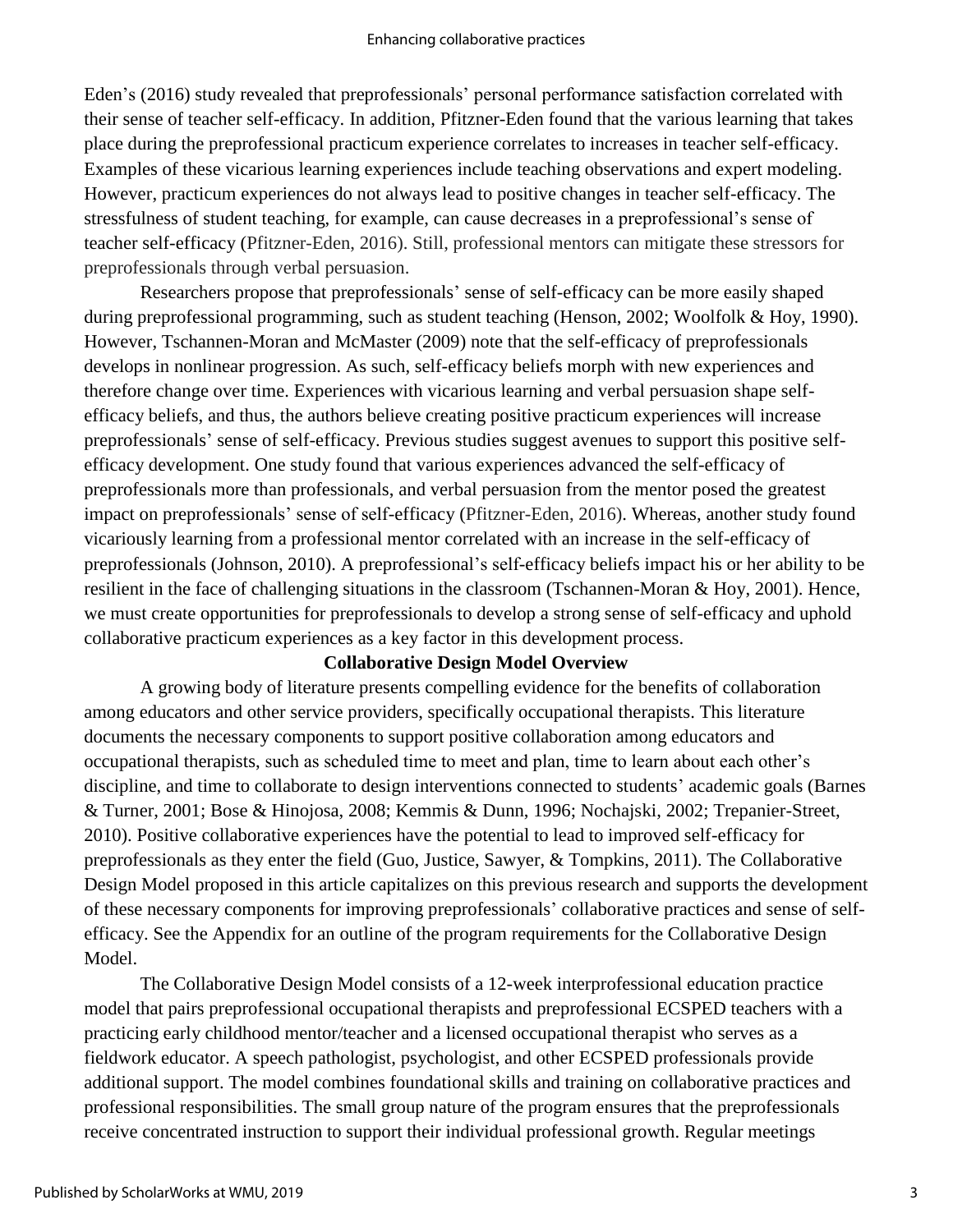#### THE OPEN JOURNAL OF OCCUPATIONAL THERAPY – OJOT.ORG

canonize structured time for modeling and individual and small group feedback. During these meetings, the preprofessionals target specific students, identify interventions, plan lessons, review data collected from interventions, and reflect on previously implemented lessons. To guide the agenda for these meetings, the preprofessionals complete the co-planning meeting agenda template (Barnett & O'Shaughnessy, 2015). The co-planning meeting agenda template highlights four main components: reviewing previous work, planning instructional accommodations/strategies, assigning responsibilities, and building the agenda for the next meeting. The template also breaks down the approximate percentage of time the team should expect to spend discussing each component. Taken together, the authors believe these activities will provide the preprofessionals with the tools and confidence to collaborate to design interventions to support preschool students with or at risk for disabilities. Thus, the authors hope the implementation of these practices improve the developmental and behavioral outcomes for preschool students with or at risk for disabilities.

#### **Components**

The 12-week agenda includes weekly topics and provides a framework for collaborative activities for the preprofessional occupational therapists and preprofessional ECSPED teachers to complete together (see Appendix). Each week the preprofessionals identify interventions, plan lessons, implement lessons, and collect data on the interventions. In addition, facilitators highlight specific focus components that change throughout the 12-week agenda.

**First half of the program.** During Week 1, the facilitator orients the preprofessionals to interprofessional education and practice and shares relevant information about the Collaborative Design Model, standards of professionalism, and the expectations for the weekly meetings. The following week, the preprofessionals learn more about how to assess, plan, and implement interventions based on data and student needs. Week 3 prepares the preprofessionals to reflect on and revise their interventions and lesson plans based on multiple data points, including assessments, observation data, and team and facilitator feedback. The preprofessionals practice developing an in-service to share with the teaching team during Week 4. Potential topics for the in-service might include relevant terminology in the field, assessment measures, accommodations, and professional roles and responsibilities. To prepare an inservice, the preprofessionals are to reflect on what they learned in Weeks 1-3 and practice identifying and communicating relevant professional information with others. For example, the preprofessionals might share misconceptions about a certain disability or example strategies that help meet the behavioral needs of certain students. In Week 5, the preprofessionals learn about different ways to report progress information to parents and staff members. Then, they practice reporting student progress to parents and staff in different forms, as appropriate. Week 6 switches the focus to co-teaching. The preprofessional occupational therapists and the preprofessional ECSPED teachers work collaboratively to create a lesson and implement co-teaching lesson plans.

**Second half of the program.** The preprofessionals spend the next 4 weeks (Weeks 7-10) learning how to share their professional knowledge. During these weeks, they construct a presentation for instructional and support staff designed to meet the needs of the school. Ideally, the preprofessionals then share their presentation at a staff meeting. The final 2 weeks of the program emphasize reflection. As the preprofessionals prepare to end their clinical experiences, a facilitator guides them in reflecting on their collaborative development and self-efficacy. In addition, the preprofessionals contemplate their growth in a variety of other areas, such as quality of work, time management, communication skills, team support, preparedness, problem-solving skills, interactions with others, and role flexibility.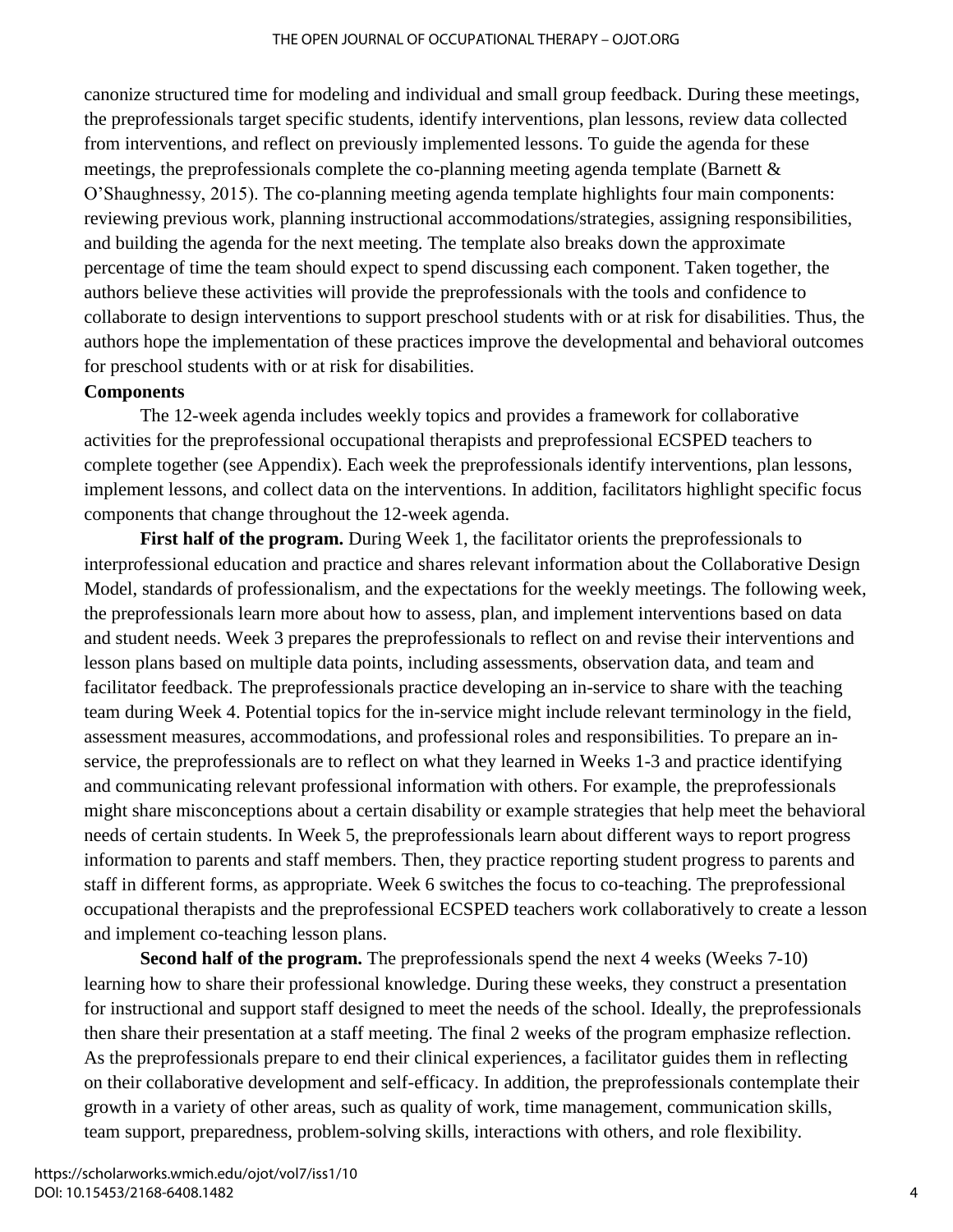#### **Collaborative Design Model in Practice**

Facilitators piloted the Collaborative Design Model at SUP in fall 2016. The internal review boards (IRB) from both universities reviewed and approved the pilot study. Two preprofessional occupational therapists from the Occupational Therapy Program at the University of the Southwest and two preprofessional ECSPED teachers from Southwestern University participated in the pilot. Each of their programs viewed the Collaborative Design Model as a tool for developing collaboration and selfefficacy in the preprofessionals that extended beyond their traditional program curriculum.

#### **Southwestern University's Program**

The Early Childhood Special Education program at Southwestern University is an intensive, field-based learning experience where preprofessional teachers spend four semesters in supervised clinical internships with embedded coursework. In their junior year, the students in the program intern in both a general education and a special education preschool setting, from different school partners, while taking coursework in assessment, early literacy, social-emotional development, and atypical child development. They have a multitude of projects connected to their clinical placement, including a comprehensive case study. As seniors, the ECSPED students at Southwestern University participate in a yearlong residency in a local school district with one of the universities' partner school districts. During this year, the students are in K-3 general education and K-3 special education classrooms full time, with aligned methods coursework delivered at their school site.

**Southwestern University Preschool.** SUP, which is funded by the university, supports 3- to 5 year-old students from a variety of cultural, linguistic, and ability backgrounds. The preschool follows the Individuals with Disabilities Education Act (2004) and actively promotes inclusion to make sure all students, no matter their backgrounds or ability levels, are included and successful. To ensure that all preschoolers continue to grow holistically, the program director encourages collaborative practices and co-teaching in the classroom. As a result of these practices, SUP hosts many preprofessional educators and service personnel for practicum experiences throughout the year. These experiences range from observations to student teaching and provide insight into effective practices for serving diverse learners. Furthermore, this preschool program incorporates all areas of development through explicit teaching and play. To support their efforts in meeting the diverse needs of all students, SUP draws on their partnerships with universities. The preschool views these partnerships as an asset to teaching and learning.

#### **The University of the Southwest's Program**

The collaborative partner university, the University of the Southwest, is the only university in its residing state to provide an accredited entry-level doctoral degree in occupational therapy. The 33 month program includes coursework to build foundational knowledge, five fieldwork rotations to develop entry-level practitioner skills, and a 16-week doctoral experiential component that prepares students for advanced roles in the profession. Throughout the curriculum, each student gains knowledge and skills in research, leadership, evaluation, intervention planning and implementation, therapeutic use of self, clinical reasoning skills, administration, and health policy (ACOTE, 2011). Through these experiences, the University of the Southwest aims to develop transformative, competent, entry-level practice scholars who innovatively and skillfully implement the professional skills addressed in the program. One key component of this process involves a Level II fieldwork placement at SUP. During the experience, the preprofessional occupational therapists experience the roles, responsibilities, and rewards of facilitating occupational therapy services (AOTA, 2009).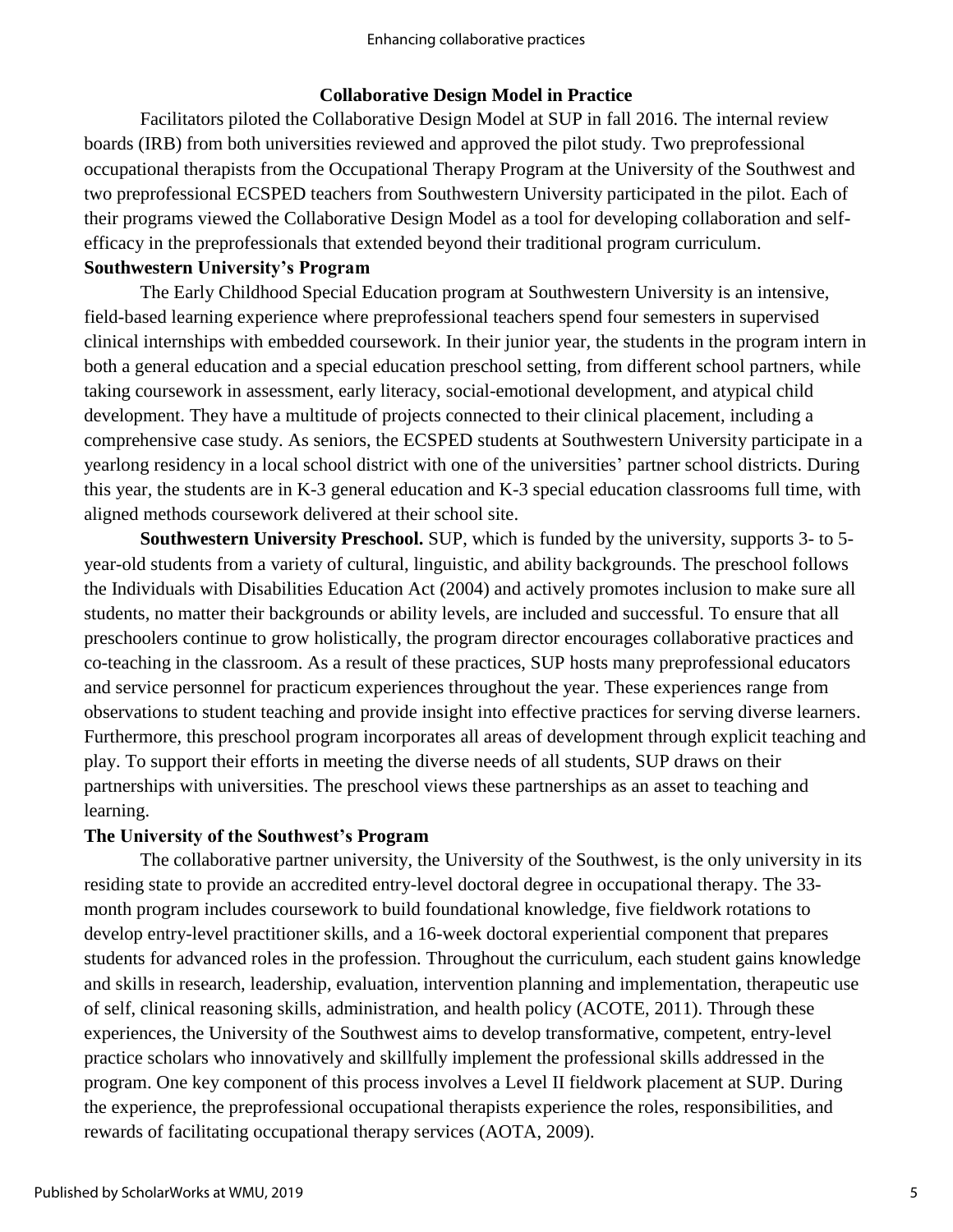## **Professional Development in Practice**

Seven collaborative meetings transpired weekly. These meetings were comprised of multiple team members, including two preprofessional ECSPED teachers, two preprofessional occupational therapists, and a rotating meeting facilitator (i.e., faculty from one of the preprofessional programs or expert educators). Each week the assigned meeting facilitator led a two-part meeting that included a professional development (PD) component and collaboration time. These collaborative meetings furnished the preprofessionals with opportunities to co-plan instruction and modify activities based on early learning standards, classroom themes, and individual needs. The facilitator designed the PD component to assist the preprofessionals in their collaborative planning work that followed. PD topics from these sessions included professional collaborative strategies, effective communication, assessment and progress monitoring, differentiated instructional strategies, core competencies for interprofessional practice, and common barriers for interprofessional communication and collaboration. During the planning portion of the meetings, the preprofessionals, and the professional educators, when available, discussed assessment practices, student information collected for case studies, observational data on students, and individual reflections on earlier completed lessons. These discussions informed lesson planning and collaboration for subsequent lessons. The preprofessionals then co-taught their joint lesson plans in the classroom.

#### **Lessons Learned**

## **Facilitator Reflections**

Over the course of the 7-week collaborative meetings, the preprofessionals began to look to each other not only for resources in the classrooms but as valued colleagues. The preprofessional ECSPED teachers contributed strategies for classroom management and incorporating academic goals with the targeted intervention, while the preprofessional occupational therapists supplied interventions and accommodations that could be used with students and in small groups. The collaborative meetings also furnished the preprofessionals with a safe space to reflect and take time to examine their own collaborative and professional practices for working with others in the education field.

One participant confessed that previously she had always identified herself as a good collaborator because she was well-prepared with materials and lessons, but now she recognized collaboration as more than just individual preparation. She professed that actual collaboration requires more than being prepared with materials and includes co-planning and co-teaching to best meet the students' needs. Another participant shared that she now takes the time to self-reflect on her contributions as a collaborative team member, which previously she had never done. She felt developing a practice of self-reflection furthered her growth as an occupational therapist and a collaborative partner. All of the preprofessionals identified value in learning more about the terminology, expectations, assessments, and practices of the profession. However, the preprofessionals mentioned concerns about maintaining collaborative practices as they entered the profession. They feared the time to collaborate would not be built into their schedules, and therefore, holding regular collaborative meetings would be difficult. Moreover, as new professionals, they felt unsure about how to advocate for the valuable collaboration.

In sum, the Collaborative Design Model suggests that there is value in developing collaborative practices among preprofessional occupational therapists and preprofessional ECSPED teachers. However, in response to student comments, future facilitators may want to incorporate time for preprofessionals and professionals to brainstorm methods for advocating for collaboration time in their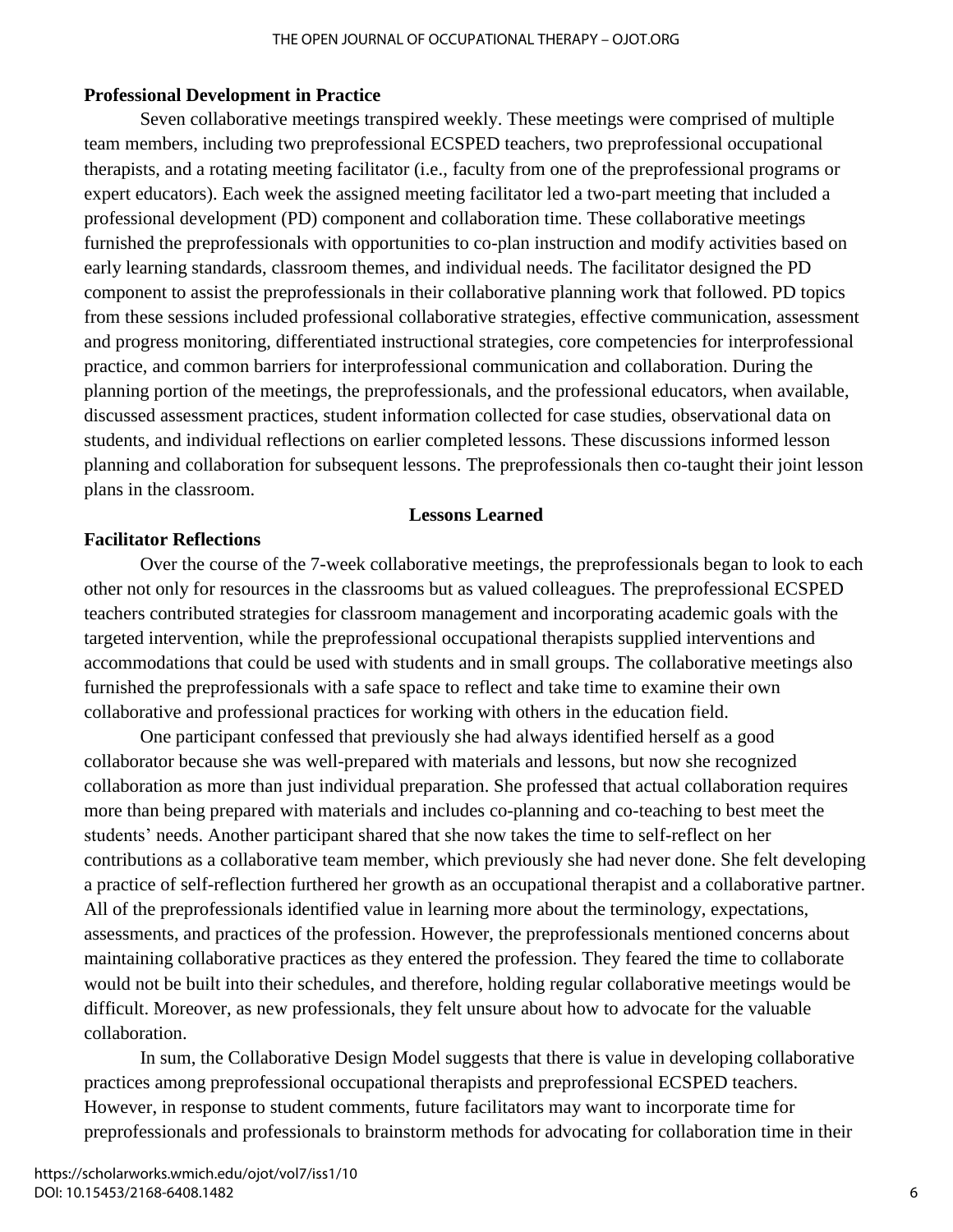future schools. In addition, they may supply ideas about alternative avenues for collaboration when time is a constraint. Modeling online methods of collaboration may be of value to this discussion.

## **Student Reflections**

One student in the program, a preprofessional ECSPED teacher, shared her experiences with the Collaborative Design Model. For her, "the best part of this experience was having a first-hand account of the true importance of collaboration between professionals." Her previous experiences involved observing professionals, such as occupational therapists, in the classroom, but she felt that the teachers and the occupational therapists often conducted "parallel operations" instead of collaborating toward the same goal. This preprofessional ECSPED teacher noticed that both parties often had the same objective, but rather than working together, the teachers and occupational therapists regularly created individual lesson plans, assessments, and interventions. Through the Collaborative Design Model, the preprofessional ECSPED teacher learned to become a better communicator with her collaborative teaching partners. During the collaborative meetings, the preprofessional ECSPED teacher became alerted to the common goals she shared with the other educators and service personnel in the room. Together, they began planning lessons that "better suited our target student, such as lessons that addressed developing emergent writing skills and fine motor control." Moreover, the preprofessional ECSPED teacher reported multiple benefits of the collaborative experience. She conveyed benefits for both the students with whom she worked and for her professionally. As a consequence, she likened the other professional in the room to a classroom partner. They collaborated by discussing lesson plans, highlighting student progress, and directing their efforts toward the same shared target. In her closing remarks, she reflected, "The expression 'it takes a village to raise a child' has never rung with more truth to me. As a preservice teacher, I look forward to collaborating with any and all future professionals and educators because I now know just how beneficial that bond can be for children."

Another student, a preprofessional occupational therapist, reflected on the collaborative process as well. She identified the benefits of working with preprofessional ECSPED teachers to decide on relevant interventions. She valued the opportunities she was given to engage in discussions with other preprofessionals and professionals about student goals. In addition, the preprofessional occupational therapist affirmed the benefits of engaging in post lesson/intervention discussions with others. This post discussion among her and her peers "recapped…how it went from [their] perspectives." This preprofessional also appreciated the many co-teaching opportunities the program provided. In fact, she only shared one suggestion on how to improve the Collaborative Design Model: Start developing students' collaboration skills even earlier.

Overall, the student reflection proposes the potential benefits of using the Collaborative Design Model as part of the preprofessional practicum experience. The students involved in the pilot of this model expressed a change in both their perceptions and practices. The belief about how to best service students morphed as they learned more about how to collaborate with their peers. Subsequently, they began to plan and implement lessons that used their talents to address the same goal of improving outcomes for children who are at risk for or who have disabilities.

## **Scheduling Challenges**

## **Limitations and Future Directions**

Like other researchers, we identified scheduling two academic professional programs from two different universities as a challenge (Sunguya, Hinthong, Jimba, & Yasuoka, 2014). The preprofessional ECSPED teachers began their placements toward the end of August 2016, which corresponded with the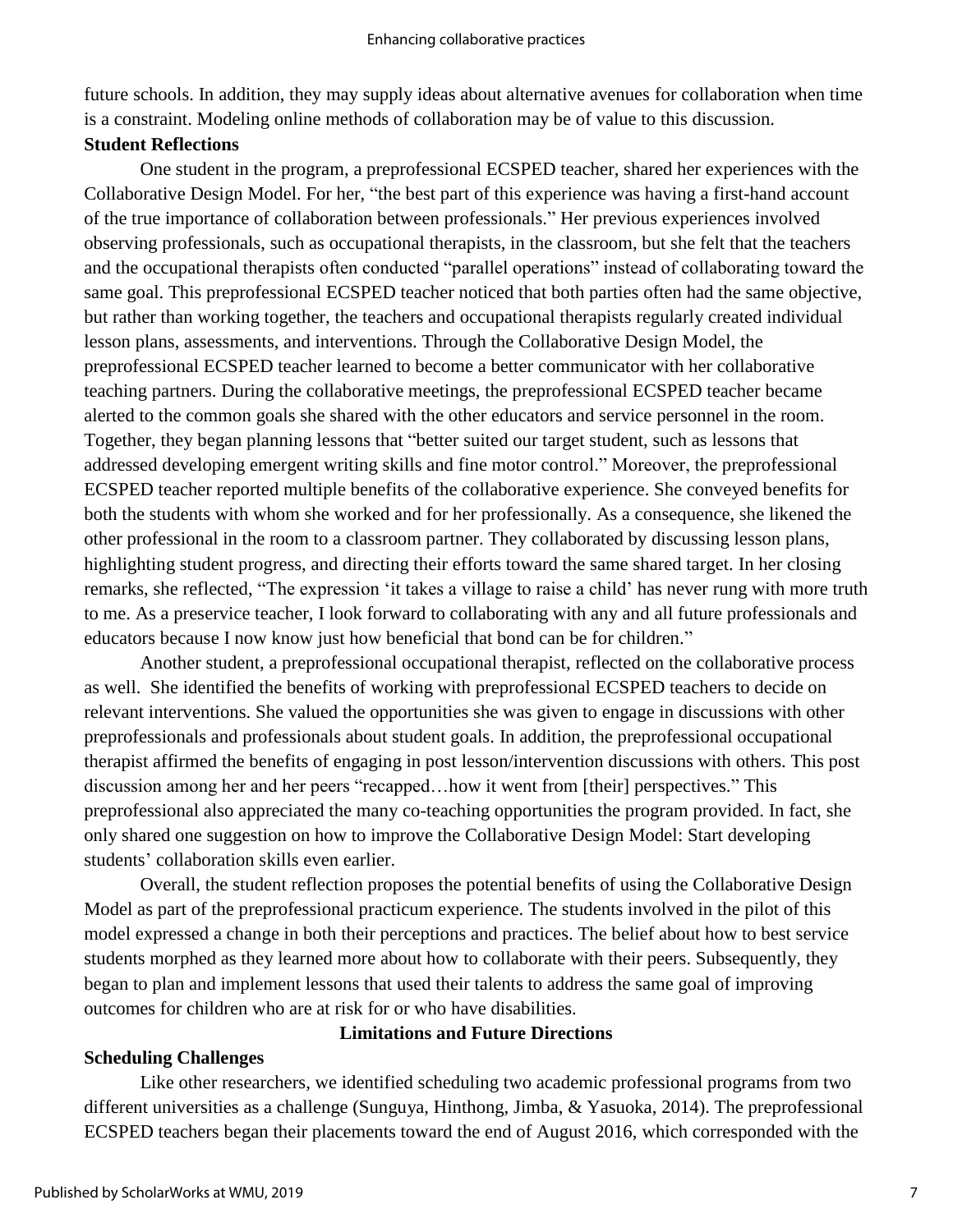start of the university academic calendar. However, the preprofessional occupational therapists who participated in the program began their second Level II fieldwork placements toward the end of September, one month later. The different timelines were a contributing factor to the 7-week initial program design.

## **Length of Program**

The length of the program was a setback during the implementation of the Collaborative Design Model. The 7 weeks did not provide enough time for the preprofessionals to collaborate, co-teach, implement interventions together, and analyze the data. One goal of the program was to improve outcomes for early childhood students who are at risk for or who have disabilities, and the length of the program did not provide enough time for the students to collect and analyze data collaboratively. The preprofessional occupational therapists analyzed the data they had collected on interventions earlier in the rotation, prior to when the preprofessional ECSPED teachers started, and identified outcomes for students. Also, the preprofessional ECSPED teachers collected and analyzed data after the occupational therapists completed their rotations to chart student outcomes over a longer period in the classroom. The problem, therefore, was that most of the data collection and analysis of student interventions needed to happen outside of the 7 weeks. This was also the case for collecting data on the implementation of interventions and self-efficacy beliefs of the preprofessional ECSPED teachers and occupational therapists.

## **Small Sample and Data Analysis**

A second goal of the program was to support increased self-efficacy beliefs, collaboration skills, and practices in the ECSPED classroom. A variety of measures were completed and analyzed, but because of the small sample of four participants, the results were not statistically relevant. Instruments that were used for all participants were the Teacher Efficacy-TES and the Collaboration Self-Assessment Tool (CSAT). The TES is a well-established, validated 24-item measure used to obtained self-reported teacher self-efficacy levels (Tschannen-Moran & Hoy, 2001). The CSAT is a validated measurement tool (Ofstedal & Dahlberg, 2009) that identifies individual views on collaboration in an education setting in the following areas: contribution, motivation/participation, quality of work, time management, team support, preparedness, problem-solving, team dynamics, interactions with others, role flexibility, and reflections.

Preprofessional ECSPED teaching was measured using the Classroom Assessment Scoring System (CLASS) to assess teacher and child interactions in the preschool classroom. However, the data collection using this measure for pre and post extended beyond the 7-week Collaborative Design Model. The CLASS tool measures preprofessional ECSPED teachers' performances during their placements in the early childhood classrooms at the early childhood center in the following domain areas: emotional support, classroom organization, and instructional support. The CLASS is a validated and reliable structured observation system (Pianta, La Paro, & Hamre, 2008) where trained observers make standardized judgments and attach those to a 1- to 7-Likert scale based on careful review of the ageappropriate statements of high-quality practice indicators linked to the dimensions in each domain. It provides a consistent approach to measuring teacher-student interactions during critical development periods.

The AOTA Fieldwork Performance Evaluation for the Occupational Therapy Student (2002) was used to measure the preprofessional occupational therapists in Weeks 6 and 12 of their fieldwork rotations. Again, the period required for this instrument extended outside of the 7-week Collaborative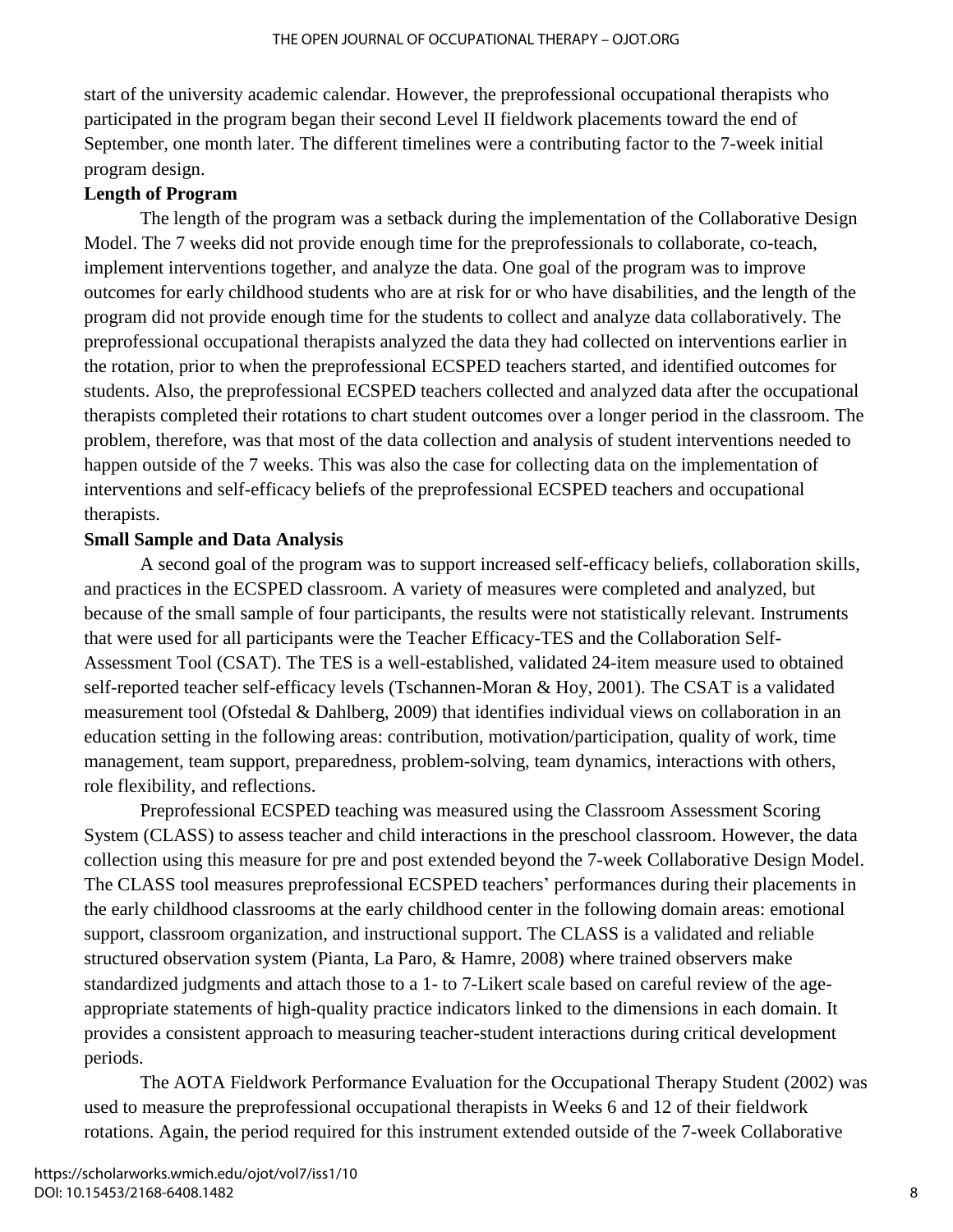Design Model to measure improvement during critical periods of their responsibilities in the early childhood classroom. The evaluation tool measures preprofessional occupational therapists' performance during their field placements in the following areas: fundamentals of practice, basic tenets of occupational therapy, evaluation and screening, intervention, management of occupational therapy services, communication, and professional behaviors. The AOTA Fieldwork Performance Evaluation for the Occupational Therapy Student is a validated and reliable observation tool (AOTA, 2002) where trained observers make judgments and attach those to a 1-4 rating scale to assess fieldwork performance at the midterm and for final evaluation.

#### **The Collaborative Design Model Duration**

The research team identified that an additional 5 weeks were needed to provide enough time for the participants to collaborate on activities in the ECSPED classroom, implement interventions, analyze data, and reflect on the experience. One possible solution to the differing timelines for university programs was to recruit preservice ECSPED students to be a part of the Collaborative Design Model during the summer prior to their junior year experience. To incentivize students to participate, grant funding would be needed to provide scholarships or stipends for preprofessional ECSPED teachers to participate.

#### **Conclusion**

The initial pilot of the Collaborative Design Model demonstrates the potential benefits of this interprofessional education and practice model for preprofessionals. When preprofessionals collaborate, reflect, and discuss the needs of the students with whom they work, they gain a sense of self-efficacy in their abilities to support students. Through the Collaborative Design Model, teachers and support personnel learn that they need not do everything alone. The old adage "two heads are better than one" applies here. When preparation programs seek to explicitly develop preprofessional collaboration skills, preprofessionals learn the benefits of seeking support from other professionals in different professions. In addition, preprofessionals gain exposure to the roles, responsibilities, and language of these professions. Through this model, all students, including Chris, who sparked the idea, can be effectively and efficiently supported in the inclusive early childhood classroom. By using the Collaborative Design Model, the preprofessional ECSPED teachers, preprofessional occupational therapists, and their professional counterparts embedded academic, social, emotional, and behavioral supports into their daily lessons, interventions, and assessments. The model guided the preprofessionals in this process of reciprocal learning through collaboration and afforded them opportunities to better support the preschool staff and students. The executive director, the facilitators, and the preprofessionals involved in this pilot postulate that the Collaborative Design Model helped them to collaborate with others, reflect on their professional practice, and thus improve the skills of children in the preschool classrooms. To support preprofessional and practicing occupational therapists and ECSPED teachers in the 21st century, we must commit to providing not only a culture of collaboration but a commitment to including collaboration time and resources in our education environments. Collaboration across educational professionals and related staff will strengthen their self-efficacy and lead to increased student outcomes for students with disabilities.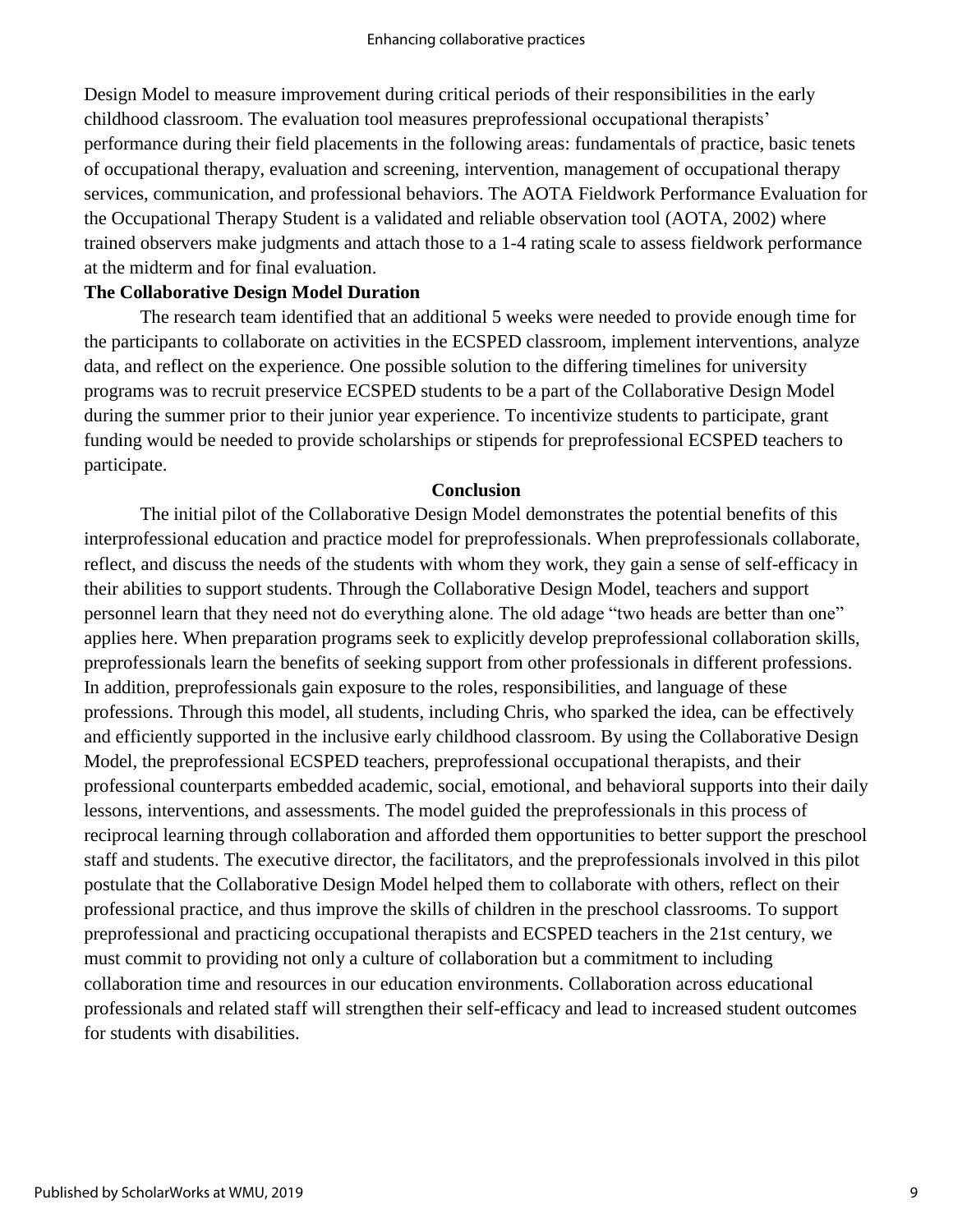*Kathleen M. Farrand, Ph.D., is an assistant professor in the Mary Lou Fulton Teachers College at Arizona State University. Megan Troxel Deeg, M.S., is a doctoral student in the Mary Lou Fulton Teachers College at Arizona State University. Oaklee Rogers, OT.D., OTR/L., is an academic fieldwork coordinator and assistant clinical professor in the Doctor of Occupational Therapy Program at Northern Arizona University.*

*Allison M. Mullady, Ph.D., is an instructional designer in the Office of Education Innovation at Arizona State University. Stephanie S. Williams, M.S., Arizona State University, is an early language and literacy coach. Bjorg T. LeSueur, M.S., is a clinical assistant professor at Arizona State University.*

#### **References**

- Accreditation Council for Occupational Therapy Education. (2011). *Standards and interpretive guide.* Retrieved from [https://www.aota.org/-](https://www.aota.org/-/media/Corporate/Files/EducationCareers/Accredit/StandardsReview/guide/2011-Standards-and-Interpretive-Guide.ashx) [/media/Corporate/Files/EducationCareers/Accred](https://www.aota.org/-/media/Corporate/Files/EducationCareers/Accredit/StandardsReview/guide/2011-Standards-and-Interpretive-Guide.ashx) [it/StandardsReview/guide/2011-Standards-and-](https://www.aota.org/-/media/Corporate/Files/EducationCareers/Accredit/StandardsReview/guide/2011-Standards-and-Interpretive-Guide.ashx)[Interpretive-Guide.ashx](https://www.aota.org/-/media/Corporate/Files/EducationCareers/Accredit/StandardsReview/guide/2011-Standards-and-Interpretive-Guide.ashx)
- American Occupational Therapy Association. (2002). *Fieldwork performance evaluation for the occupational therapy student*. Retrieved from [http://cnhs.fiu.edu/ot/\\_assets/documents/AOTA\\_](http://cnhs.fiu.edu/ot/_assets/documents/AOTA_FW_Perf_Eval_Student.pdf) [FW\\_Perf\\_Eval\\_Student.pdf](http://cnhs.fiu.edu/ot/_assets/documents/AOTA_FW_Perf_Eval_Student.pdf)
- American Occupational Therapy Association. (2009). Occupational therapy fieldwork education: Value and purpose. *American Journal of Occupational Therapy*, *63*(6), 821-822. <http://doi.org/10.5014/ajot.63.6.821>
- American Occupational Therapy Association. (2015). *2015 AOTA salary & workforce survey*. Bethesda, MD: AOTA Press.
- Bandura, A. (1977). Self-efficacy: Toward a unifying theory of behavioral change. *Psychological Review*, *84*(2), 191-215. <http://doi.org/10.1037/0033-295X.84.2.191>
- Barnes, K. J., & Turner, K. D. (2001). Team collaborative practices between teachers and occupational therapists. *American Journal of Occupational Therapy*, *55*(1), 83-89. <https://doi.org/10.5014/ajot.55.1.83>
- Barnett, J. E. H., & O'Shaughnessy, K. (2015). Enhancing collaboration between occupational therapists and early childhood educators working with children on the autism spectrum. *Early Childhood Education Journal*, *43*(6), 467-472. <http://doi.org/10.1007/s10643-015-0689-2>
- Bose, P., & Hinojosa, J. (2008). Reported experiences from occupational therapists interacting with teachers in inclusive early childhood classrooms. *American Journal of Occupational Therapy*, *62*(3), 289-297. <http://doi.org/10.5014/ajot.62.3.289>
- Brownell, M. T., & Walther-Thomas, C. (2002). An interview with Dr. Marilyn Friend. *Intervention in School and Clinic*, *37*(4), 223-228. <http://doi.org/10.1177/105345120203700405>
- Friend, M. (2000). Myths and misunderstandings about professional collaboration. *Remedial and Special Education*, *21*(3), 130-160. <https://doi.org/10.1177/074193250002100301>
- Guo, Y., Justice, L. M., Sawyer, B., & Tompkins, V. (2011). Exploring factors related to preschool

teachers' self-efficacy. *Teaching and Teacher Education*, *27*(5), 961-968. <https://doi.org/10.1016/j.tate.2011.03.008>

- Heck, T. W., Bacharach, N., & Dahlberg, K. (2008). Coteaching: Enhancing the student teaching experience. *Eighth Annual IBER & TLC Conference Proceedings*, Las Vegas, NV. Retrieved from [https://www.stcloudstate.edu/soe/coteaching/\\_fil](https://www.stcloudstate.edu/soe/coteaching/_files/documents/Clute_Oct_08.pdf) [es/documents/Clute\\_Oct\\_08.pdf](https://www.stcloudstate.edu/soe/coteaching/_files/documents/Clute_Oct_08.pdf)
- Henson, R. K. (2002). From adolescent angst to adulthood: Substantive implications and measurement dilemmas in the development of teacher efficacy research. *Educational Psychologist*, *37*(3), 137-150. [http://doi.org/10.1207/S15326985EP3703\\_1](http://doi.org/10.1207/S15326985EP3703_1)
- Individuals with Disabilities Education Act, 20 U.S.C. § 1400 (2004).
- Interprofessional Education Collaborative. (2016). *Core competencies for interprofessional collaborative practice: 2016 update*. Washington, DC: Interprofessional Education Collaborative. Retrieved from [https://nebula.wsimg.com/2f68a39520b03336b4](https://nebula.wsimg.com/2f68a39520b03336b41038c370497473?AccessKeyId=DC06780E69ED19E2B3A5&disposition=0&alloworigin=1) [1038c370497473?AccessKeyId=DC06780E69E](https://nebula.wsimg.com/2f68a39520b03336b41038c370497473?AccessKeyId=DC06780E69ED19E2B3A5&disposition=0&alloworigin=1)

[D19E2B3A5&disposition=0&alloworigin=1](https://nebula.wsimg.com/2f68a39520b03336b41038c370497473?AccessKeyId=DC06780E69ED19E2B3A5&disposition=0&alloworigin=1)

- Jackson, S. A. (2004, November). *Leading the modern college university: Engaging higher education in social change*. Providence, RI: American Council on Education.
- Johnson, D. (2010). Learning to teach: The influence of a university-school partnership project on pre-service elementary teachers' efficacy for literacy instruction. *Reading Horizons*, *50*(1), 23-48.
- Kemmis, B. L., & Dunn, W. (1996). Collaborative consultation: The efficacy of remedial and compensatory interventions in school contexts. *American Journal of Occupational Therapy*, *50*(9), 709-717. <https://doi.org/10.5014/ajot.50.9.709>
- Nochajski, S. M. (2002). Collaboration between team members in inclusive educational settings. *Occupational Therapy in Health Care*, *15*(3-4), 101-112. [https://doi.org/10.1080/J003v15n03\\_06](https://doi.org/10.1080/J003v15n03_06)
- Ofstedal, K., & Dahlberg, K. (2009). Collaboration in student teaching: Introducing the collaboration self-assessment tool. *Journal of Early Childhood*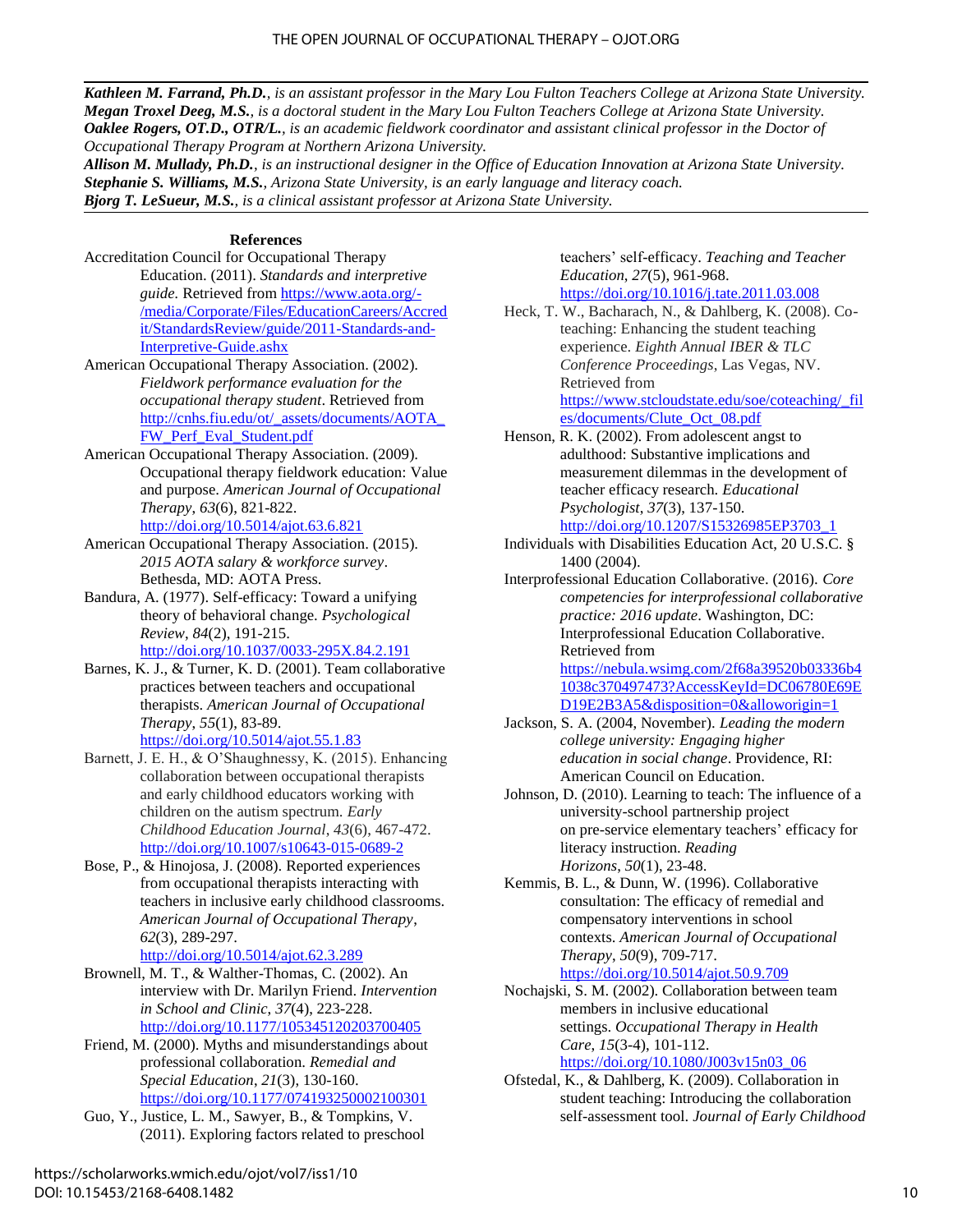*Teacher Education*, *30*(1), 37-48. <https://doi.org/10.1080/10901020802668043>

- Pianta, R. C., La Paro, K. M., & Hamre, B. K. (2008). *Classroom assessment scoring system (CLASS) manual*, *pre-k*. Baltimore, MD: Brookes.
- Pfitzner-Eden, F. (2016). I feel less confident so I quit? Do true changes in teacher self-efficacy predict changes in preservice teachers' intention to quit their teaching degree? *Teaching and Teacher Education*, *55*, 240-254.

<https://doi.org/10.1016/j.tate.2016.01.018>

Suarez-Orozco, M., & Sattin, C. (2007). Wanted: Global citizens. *Educational Leadership*, *64*(7), 58-62.

Sunguya, B. F., Hinthong, W., Jimba, M., & Yasuoka, J. (2014). Interprofessional education for whom? Challenges and lessons learned from its implementation in developed countries and their application to developing countries: A systematic review. *PLoS ONE*, *9*(5), e96724. <https://doi.org/10.1371/journal.pone.0096724>

Trepanier-Street, M. (2010). Education and medical professionals collaborating to prepare early childhood teachers for inclusive settings. *Journal of Early Childhood Teacher Education*, *31*(1), 63-70. <https://doi.org/10.1080/10901020903539739>

Tschannen-Moran, M., & Hoy, A. W. (2001). Teacher efficacy: Capturing an elusive construct. *Teaching and Teacher Education*, *17*(7), 783- 805. [https://doi.org/10.1016/S0742-](https://doi.org/10.1016/S0742-051X(01)00036-1) [051X\(01\)00036-1](https://doi.org/10.1016/S0742-051X(01)00036-1)

- Tschannen-Moran, M., & McMaster, P. (2009). Sources of self-efficacy: Four professional development formats and their relationship to self-efficacy and implementation of a new teaching strategy. *The Elementary School Journal*, *110*(2), 228-245. <https://doi.org/10.1086/605771>
- Velthuis, C., Fisser, P., & Pieters, J. (2014). Teacher training and pre-service primary teachers' selfefficacy for science teaching. *Journal of Science Teacher Education*, *25*(4), 445-464. <https://doi.org/10.1007/s10972-013-9363-y>
- Villa, R. A., Thousand, J. S., & Nevin, A. I. (2004). *A guide to co-teaching: Practical tips for facilitating student learning*. Thousand Oaks, CA: Corwin.
- Villa, R. A., Thousand, J. S., Nevin, A. I., & Malgeri, C. (1996). Instilling collaboration for inclusive schooling as a way of doing business in public schools. *Remedial and Special Education*, *17*(3), 169-181.

<https://doi.org/10.1177/074193259601700306>

- Woolfolk, A. E., & Hoy, W. K. (1990). Prospective teachers' sense of efficacy and beliefs about control. *Journal of Educational Psychology*, *82*(1), 81-91. <http://doi.org/10.1037/0022-0663.82.1.81>
- World Health Organization. (2010). *Framework for action on interprofessional education & collaborative practice*. Retrieved from [http://apps.who.int/iris/bitstream/10665/70185/1/](http://apps.who.int/iris/bitstream/10665/70185/1/WHO_HRH_HPN_10.3_eng.pdf?ua=1) [WHO\\_HRH\\_HPN\\_10.3\\_eng.pdf?ua=1](http://apps.who.int/iris/bitstream/10665/70185/1/WHO_HRH_HPN_10.3_eng.pdf?ua=1)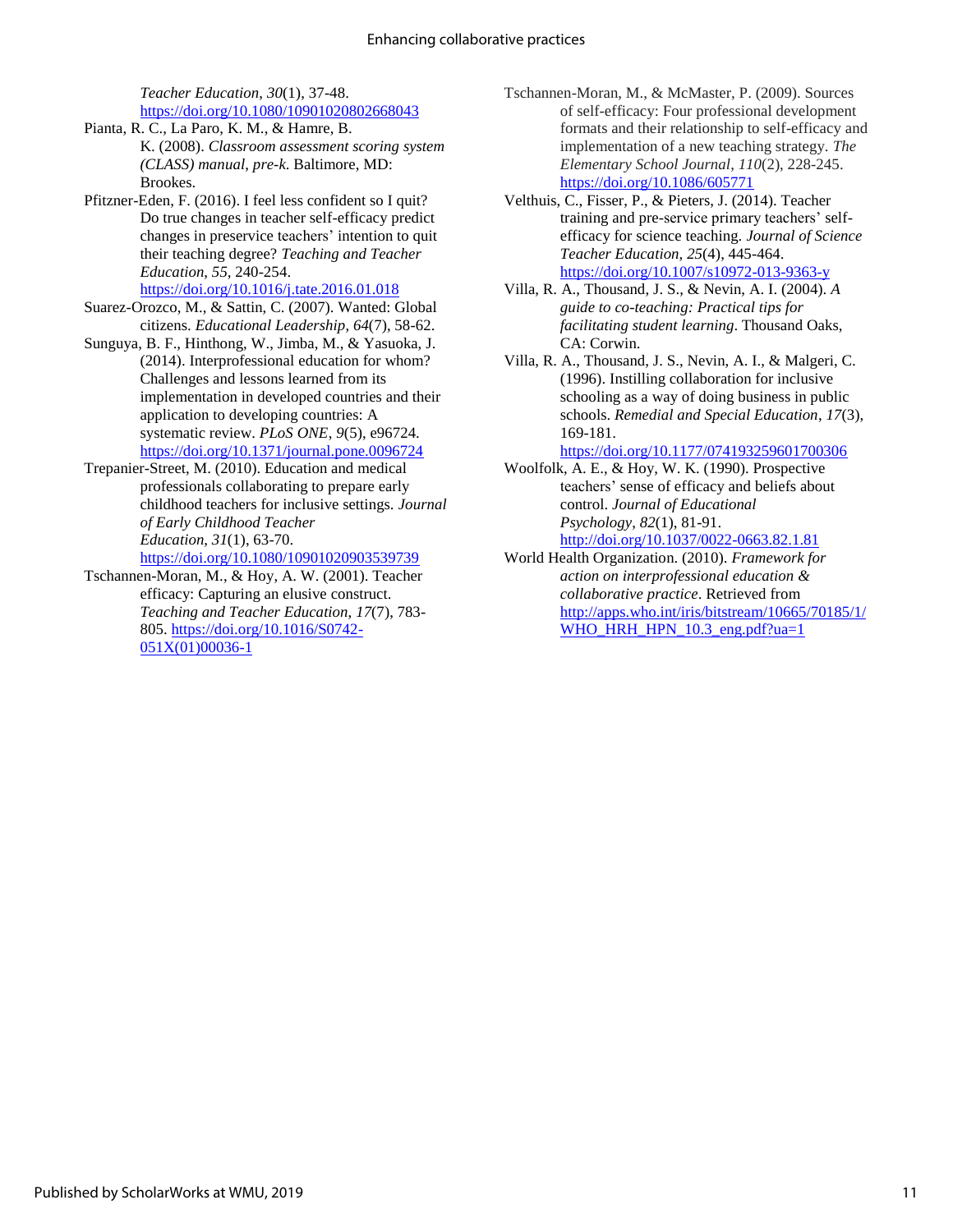#### THE OPEN JOURNAL OF OCCUPATIONAL THERAPY – OJOT.ORG

## **Appendix**

## Program Requirements for the 12-Week Collaborative Design Model

| Week 1                                                      |                                                          |
|-------------------------------------------------------------|----------------------------------------------------------|
| <b>Topic: Orientation to the Interprofessional Practice</b> | Task                                                     |
| Orientation to program                                      | Identify one preschooler or group to work with in Week 2 |
| Decide on team weekly meetings                              | Identify assessments common to disciplines               |
| Interview a student from a different discipline             | Orientation to interprofessional practice                |

#### **Week 2**

| ******                                                                                      |                                                                        |
|---------------------------------------------------------------------------------------------|------------------------------------------------------------------------|
| <b>Topic: Assess, Plan, and Implement Intervention</b>                                      | Task                                                                   |
| Implement intervention developed during Week 1 with one<br>or two identified preschooler(s) | Collaborate on assessment of selected preschoolers                     |
| Implement lessons planned during Week 1 with selected<br>preschoolers                       | Plan Week 3 intervention for selected preschoolers with<br>goals       |
| Administer assessments and/or screeners for selected<br>preschoolers                        | Identify one or two preschoolers for intervention in Week 3            |
| Develop intervention plan based on assessments                                              | Identify two team interprofessional goals for completion by<br>Week 11 |
| Attend staff meetings                                                                       |                                                                        |

#### **Week 3**

| <b>Topic: Reflect and Revise Intervention Plan</b>                                         | Task                                                             |
|--------------------------------------------------------------------------------------------|------------------------------------------------------------------|
| Implement intervention developed during Week 2 with one<br>or two identified preschooler/s | Report on selected preschoolers at team meeting                  |
| Implement lessons planned during Week 2 with selected<br>preschoolers                      | Collaborate on assessment of selected preschoolers               |
| Administer assessments and/or screeners for selected<br>preschoolers                       | Plan Week 4 intervention for selected preschoolers with<br>goals |
| Develop intervention plan based on assessments                                             | Identify one or two preschoolers for intervention in Week 4      |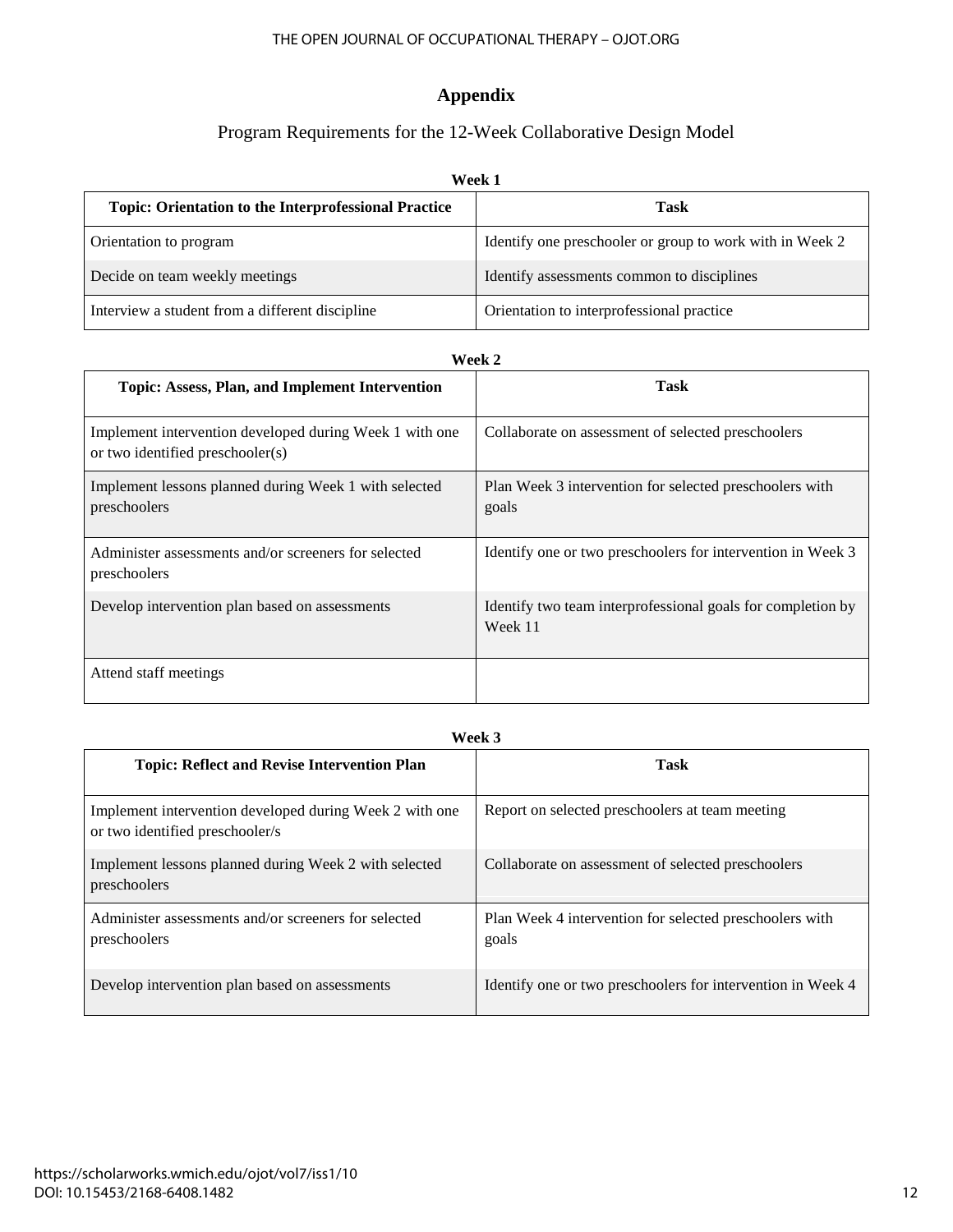| Р<br>٠ |  |
|--------|--|
|--------|--|

| <b>Topic: Preparing an In-service</b>                                                                                   | <b>Task</b>                                        |
|-------------------------------------------------------------------------------------------------------------------------|----------------------------------------------------|
| Implement intervention developed during Week 3 with one<br>or two identified preschooler(s)                             | Report on selected preschoolers at team meeting    |
| Implement lessons planned during Week 3 with selected<br>preschoolers                                                   | Implement intervention for selected groups         |
| Administer assessments and/or screeners for selected<br>preschoolers, gradually increasing caseload when<br>appropriate | Collaborate on assessment of selected preschoolers |
| Plan Week 5 intervention for selected preschoolers with<br>goals                                                        | Prepare an in-service for teaching team            |
| Identify one or two preschoolers for intervention in Week 5                                                             |                                                    |

| Week 5                                                                                                                        |                                                                    |
|-------------------------------------------------------------------------------------------------------------------------------|--------------------------------------------------------------------|
| <b>Topic: Reporting on Progress</b>                                                                                           | Task                                                               |
| Implement intervention developed during Week 4 with<br>identified preschooler(s) with one or two identified<br>preschooler(s) | Progress or discharge notes on one or two selected<br>preschoolers |
| Implement lessons planned during Week 4 for selected<br>preschoolers and document interventions                               | Implement intervention for selected groups                         |
| Administer assessments and/or screeners for selected<br>preschoolers, gradually increasing caseload when<br>appropriate       | Collaborate on assessment of selected preschoolers                 |
| Report results to parents and preschool staff                                                                                 | Plan Week 6 intervention for selected preschoolers with<br>goals   |
| Report on selected preschoolers at team meeting                                                                               | Identify two or more preschoolers for intervention in Week<br>6    |

| Week 6                                                                                                                              |                                                                     |
|-------------------------------------------------------------------------------------------------------------------------------------|---------------------------------------------------------------------|
| <b>Topic: Co-teaching</b>                                                                                                           | Task                                                                |
| Implement intervention developed during Week 5 with<br>identified preschooler(s), gradually increasing caseload<br>when appropriate | Implement intervention for selected groups                          |
| Implement lessons planned during Week 5 for selected<br>preschoolers and document interventions                                     | Progress or discharge notes on two or more selected<br>preschoolers |